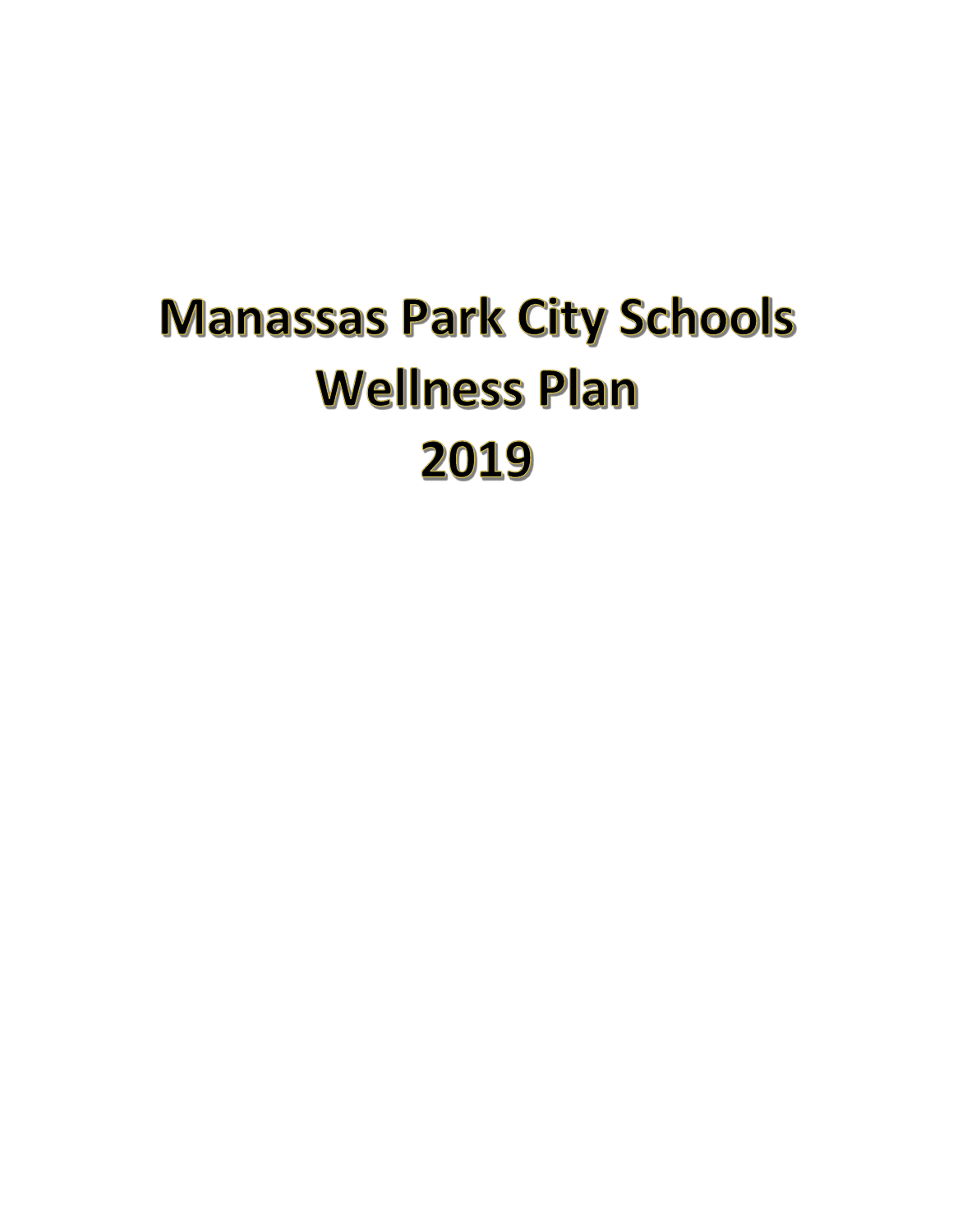<This Page Intentionally Left Blank>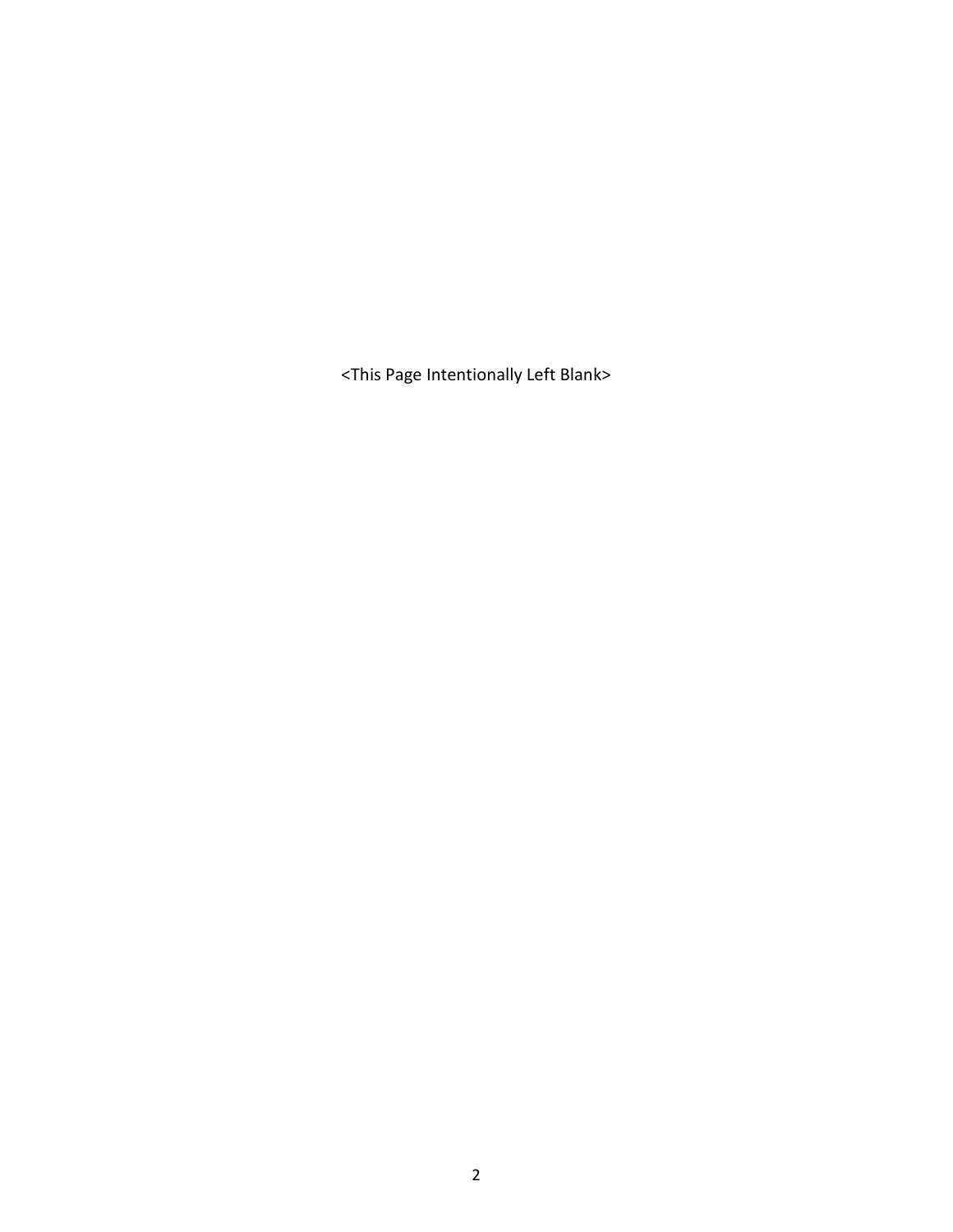# **Student Wellness**

Manassas Park City Schools is a committed and nurturing community, taking responsibility every day for positively impacting the physical, emotional, social, and academic well-being of every child and challenging them to become extraordinary individuals who are empowered to positively impact their families, communities, nation, and the world. Manassas Park City Schools' Policy JHCF recognizes:

- The fundamental link between a child's health and their ability to learn.
- The critical role that school plays in what our children learn about positive health behaviors and choices.
- The necessity of having a unifying vision, goals, and plans for how to best address the needs of the whole child.
- That an essential component of a healthy school environment is a staff that is educated about health and well-being, encouraged to implement this knowledge in their classroom, and supported in their efforts to improve their own health and well-being.
- That poor diet and physical inactivity are the most important factors contributing to the epidemic of overweight and obesity in our children. Food components that contribute to poor diet include sugars, refined grains, solid fats, and sodium.
- That the funding mechanism for division wide wellness initiatives must be prioritized, will be incremental and evolve over time, and should focus, initially, on more creative use of existing funds from local, state, and federal sources.

In an effort to provide all students and staff in Manassas Park City Schools with the opportunities, knowledge, and skills necessary to make healthy choices for a lifetime, the following goals and accompanying Regulation JHFC-R have been established.

# **Standards for USDA Child Nutrition Programs and School Meals**

Manassas Park City Schools will offer breakfast and lunch programs at all schools with menus that meet or exceed the current nutrition standards established by the U.S. Department of Agriculture (USDA) and the Virginia Department of Education (VDOE). School breakfast and lunch items will meet the National School Lunch Program (NSLP) and School Breakfast Program (SBP) by:

#### **Nutrition Standards for School Meals** [www.schoolnutrition.org](http://www.schoolnutrition.org/)

The Healthy, Hunger-Free Kids Act of 2010 required the U.S. Department of Agriculture (USDA) to update federal nutrition standards for school meals. The updated rules went into effect on July 1, 2012. Since that time, USDA adjusted whole grain, sodium, and milk mandates.

The current standards require: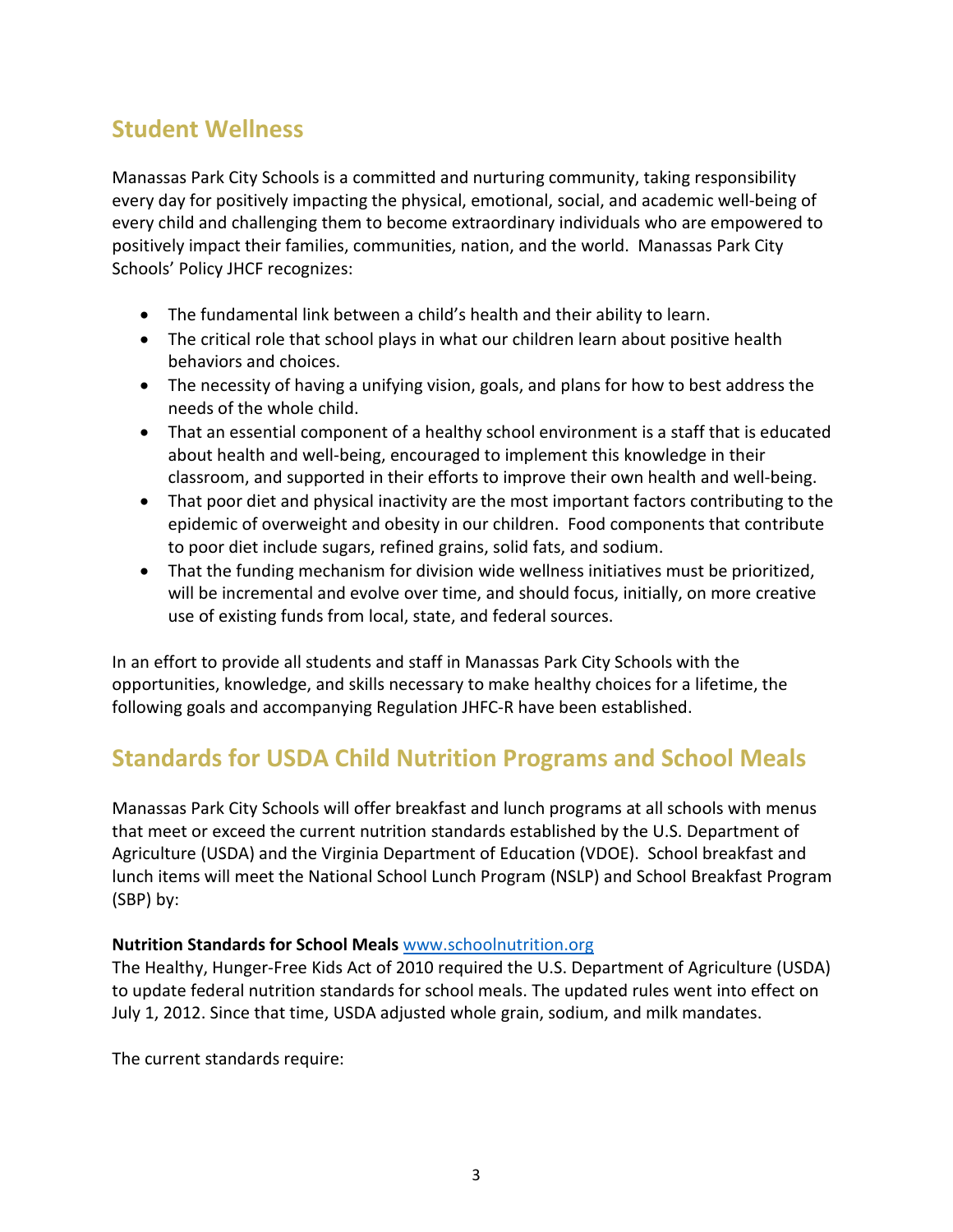**More fruits and vegetables:** Schools offer students larger portions of fruits and vegetables with every lunch. Vegetable choices must include weekly offerings of legumes, dark green and red/orange vegetables. Every school breakfast must offer students a full cup of fruits or vegetables. Students are required to take at least one half-cup serving of fruits or vegetables with every school breakfast and lunch.

**Whole-grains:** At least half of the grains offered with school meals must be whole-grain-rich (at least 51% whole-grain).

**Calorie limits:** School meals must meet age-appropriate calorie minimums and maximums.

| <b>Grades</b> | <b>Breakfast</b> | Lunch            |
|---------------|------------------|------------------|
| $K - 5$       | 350-500 calories | 550-650 calories |
| $6 - 8$       | 400-550 calories | 600-700 calories |
| $9 - 12$      | 450-600 calories | 750-850 calories |

**Sodium limits:** Schools must gradually reduce sodium levels in school meals to meet the following limits:

| <b>Grades</b>            | Target 1<br>(July 1, 2014) | Target 2<br>(July 1, 2024) |
|--------------------------|----------------------------|----------------------------|
| School Breakfast Program |                            |                            |
| $K - 5$                  | $\leq 540$ mg              | $\leq$ 485 mg              |
| $6 - 8$                  | $\leq 600$ mg              | $\leq$ 535 mg              |
| $9 - 12$                 | $\leq 640$ mg              | $\leq 570$ mg              |
|                          |                            |                            |
| School Lunch Program     |                            |                            |
| $K - 5$                  | $\leq$ 1,230 mg            | $\leq$ 935 mg              |
| $6 - 8$                  | $\leq$ 1,360 mg            | $\leq$ 1,035 mg            |
| $9 - 12$                 | $\leq 1,420$ mg            | $\leq 1,080$ mg            |
|                          |                            |                            |

#### **Sodium Reduction Target Timeline for School Meals**

**Limits on unhealthy fat:** Meals cannot contain added trans-fat and no more than 10 percent of calories can come from saturated fat.

**Low-fat and fat-free milk:** Every school meal offers one cup of fat-free or 1% milk. To meet calorie limits, milk processors have developed flavored milk with less added sugar.

**Free water:** Free drinking water must be available in the cafeteria during lunch and breakfast.

<https://fns-prod.azureedge.net/sites/default/files/cn/MealPatternsSY19-20.pdf>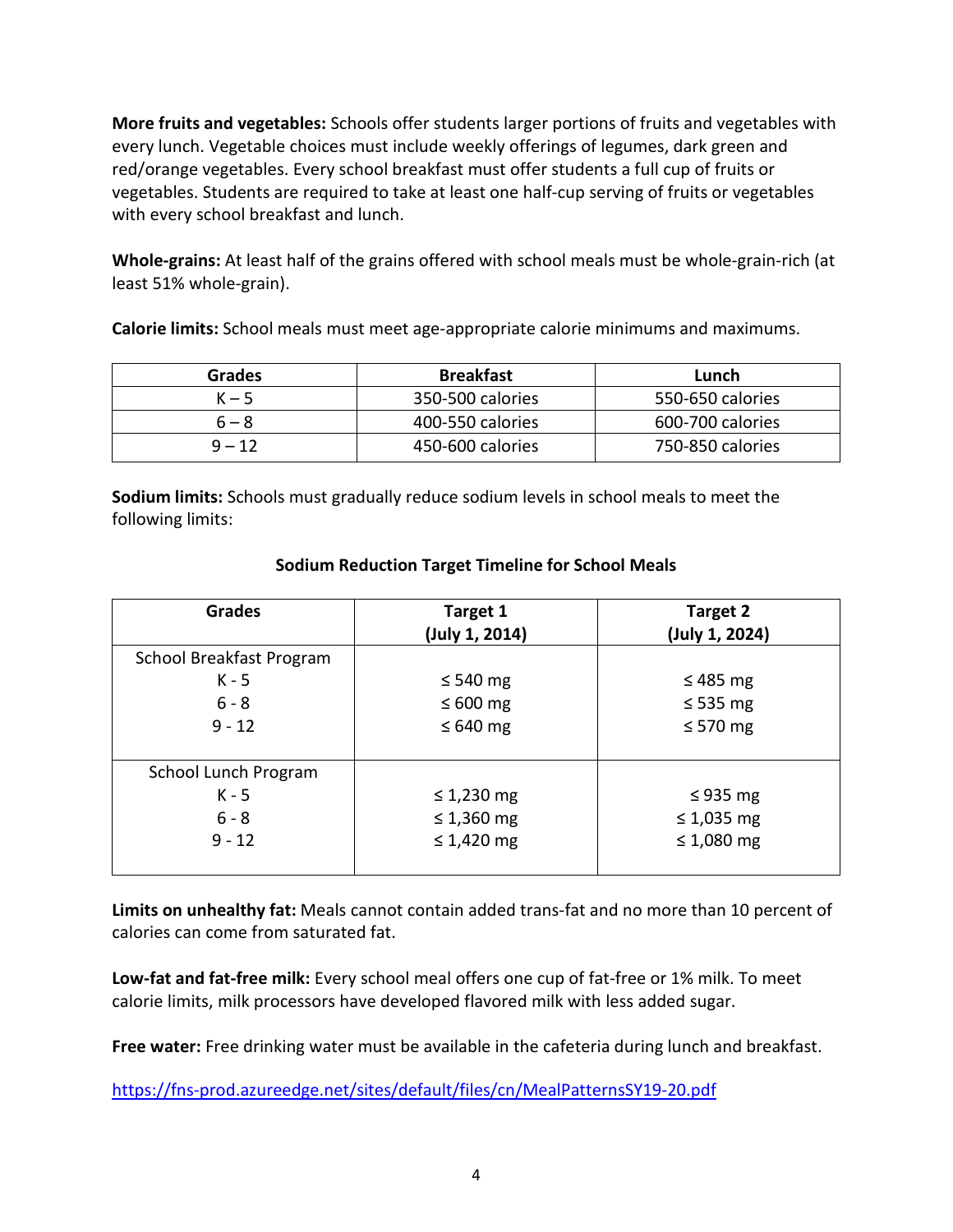#### **National School Lunch Program (NSLP)** <https://www.fns.usda.gov/nslp>

The National School Lunch Program (NSLP) is a federally assisted meal program operating in public and nonprofit private schools and residential childcare institutions. It provides nutritionally balanced, low-cost or free lunches to children each school day. The program was established under the National School Lunch Act signed by President Harry Truman in 1946.

#### **School Breakfast Program (SBP)** <https://www.fns.usda.gov/sbp/school-breakfast-program>

The School Breakfast Program (SBP) provides reimbursement to states to operate nonprofit breakfast programs in schools and residential childcare institutions. The Food and Nutrition Service administers the SBP at the federal level. State education agencies administer the SBP at the state level, and local school food authorities operate the program in schools.

#### **Smart Snacks Guidelines** <https://www.fns.usda.gov/tn/guide-smart-snacks-school>

These are the national nutrition standards for foods and beverages sold outside of the federal reimbursable school meal programs during the school day. These items are called "competitive foods" because they can compete with participation in school meal programs.

#### **A. Breakfast**

MPCS will offer a breakfast program at all schools with menus that meet or exceed the current nutrition standards established by the U.S. Department of Agriculture (USDA) and the Virginia Department of Education (VDOE). To ensure that all children have access to breakfast in order to meet their nutritional needs and enhance their ability to learn, all schools will:

- 1. Encourage families to participate in school meals programs.
- 2. Provide non-traditional food service options, such as grab and go breakfast and breakfast in the classroom.
- 3. Continue to fund and operate an annual summer food program.
- 4. Offer formal marketing campaigns that include, but are not limited to, "cafeteria" sections in newsletters, email, and backpack folders with updates to parents and teachers with a monthly Nutrition Services "News" page on the MPCS website.

#### **B. Free and Reduced-Price Meals**

All schools shall make every effort to eliminate any social stigma attached to students who are eligible for free and reduced-priced school lunch meals and shall prevent the overidentification of these students. All schools shall use electronic identification (PIN) and payment systems and promote the availability of school meals to all students.

#### **C. Summer Food Service Program**

Manassas Park City Schools, in partnership with the Manassas Park Community Center, shall participate in the Summer Food Service Program when funding is available and state criteria are met by the division. Meals will be provided to all children without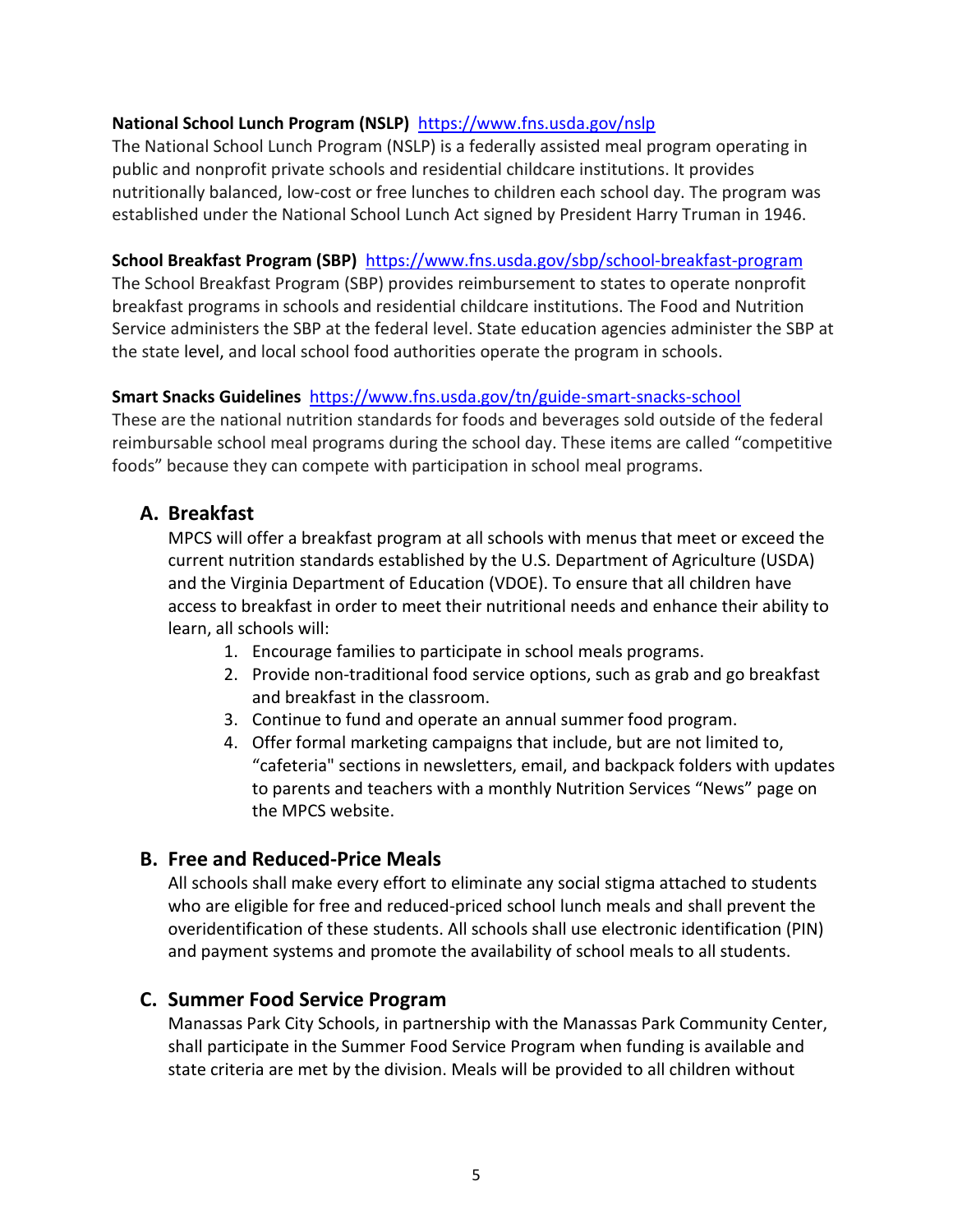charge and are the same for all children regardless of race, color, national origin, sex, age, or disability, and there will be no discrimination in the course of the meal service.

## **D. Meal Times and Scheduling**

- 1. Maintain a "closed campus" policy for K-12 students that does not allow them to leave school grounds during lunch.
- 2. Schedule lunch between the hours of 10:00 AM and 2:00 PM per Department of Education Policy #CFR210.10 (F).
- 3. No scheduling of tutoring, club, organizational meetings, or activities during mealtimes, unless students may eat during such activities.
- 4. Provide adequate time for students to eat and enjoy school meals (a minimum of 10 minutes at breakfast and 15 minutes at lunch after being seated).
- 5. Provide students access to hand washing or hand sanitizing before they eat meals or snacks, and take reasonable steps to accommodate students with special oral health needs (e.g. orthodontia or high tooth decay risk).

## **E. Qualifications of School Food Service Staff**

- 1. Operate all Child Nutrition Programs under the supervision of professionally trained school food service staff.
- 2. All food service managers must have a food handler's permit. The division will hold monthly manager meetings and annual full staff trainings.
- 3. Support staff professional development in best practices relating to nutrition, culinary skills, management, and customer service.

## **F. Food and Beverages Sold**

All food and beverages sold and served at school will, at a minimum, comply with state and federal law and follow the current USDA guidelines for "Smart Snacks". These guidelines include limits on fat, sugar, sodium, and calories. This applies to foods and beverages served during afterschool programs or sold a la carte in the cafeteria, vending machines, school stores, and for school fundraisers. It also includes classroom snacks and celebrations, with the exception of birthday celebrations.

- 1. Vending machines will only be available to secondary school students 30 minutes after school hours and will only contain water.
- 2. Students and staff will have access to free, safe, and fresh drinking water throughout the day and, specifically, in the dining facilities during meals.

## **G. Access to Water**

- 1. Students and staff members will have easy access to free and safe drinking water at all times throughout the school day, including during meal times.
- 2. Students will be allowed to bring drinking water from home into the classroom.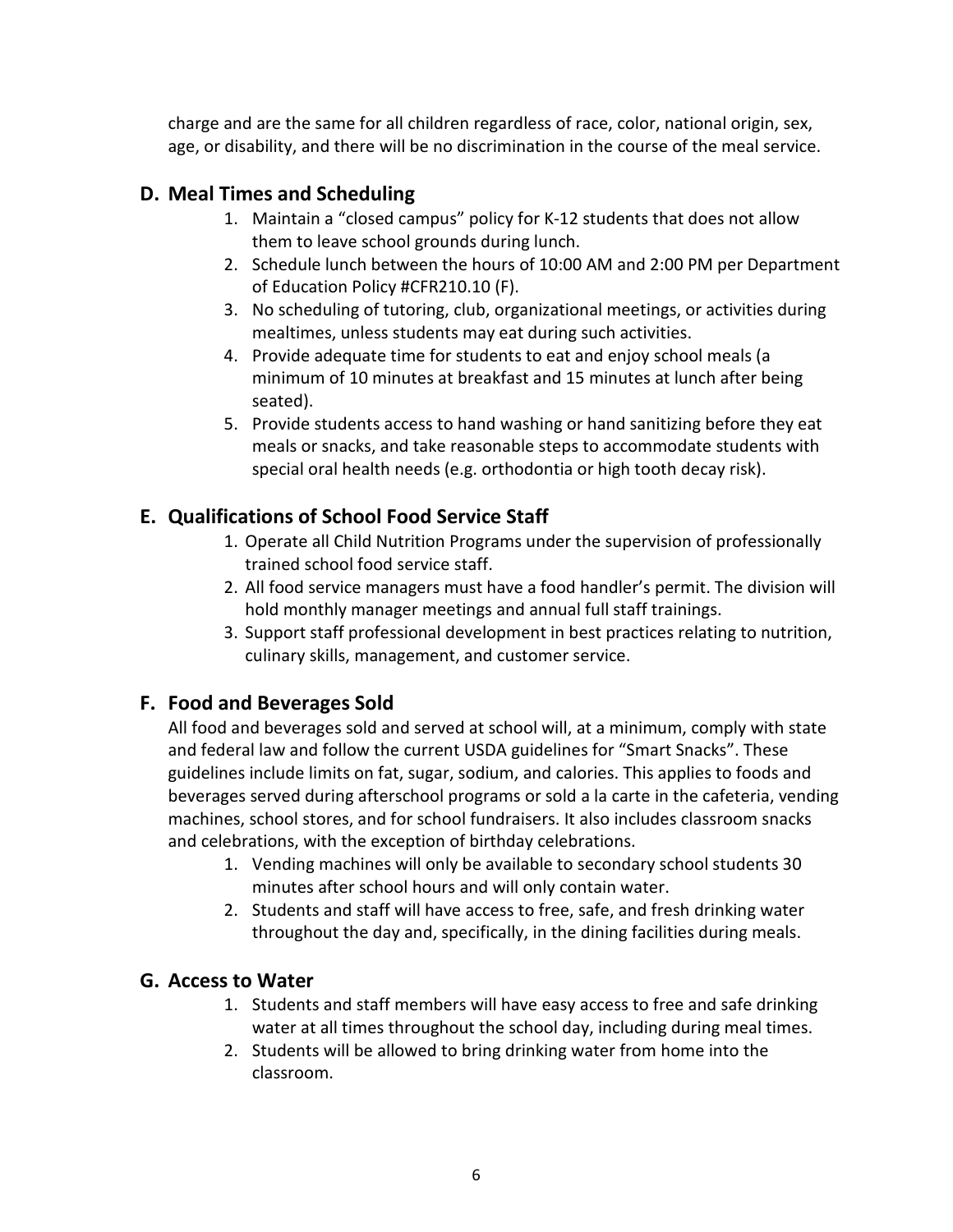3. Water will be promoted as a substitute for sugary drinks, and school staff will be encouraged to model water consumption.

#### **H. Rewards**

Food shall not be used as a reward, incentive, or treat, or withheld as a punishment, on school grounds, at school outings, or in vehicles licensed to transport students.

### **I. Celebrations**

Birthday celebrations are limited to one per month and the offering of nutritious foods will be encouraged for parents who choose to provide food. Non-food celebrations will be encouraged and promoted.

## **J. Non-Food Fundraising**

Non-food fundraising is encouraged, especially fundraising activities that promote physical activity. When school-sponsored fundraising involves food, items must meet the "Smart Snacks" guidelines and cannot be sold during breakfast or lunch times or for immediate consumption. When PTO, club, or sports team fundraising involves food, items cannot be sold during breakfast or lunch times or for immediate consumption.

# **Nutrition Education**

MPCS will use a consistent, sequential, and evidence-based K-10 nutrition curriculum and engage in nutrition promotion by integrating nutritional education into classrooms, activities, including outreach for parents. Staff are strongly encouraged to model healthful eating habits and discouraged from eating in front of children during regular class time. To promote and educate students, staff, and parents on nutrition, MPCS will:

- 1. Integrate nutrition education into classroom instruction in subjects such as English/language arts, math, science, social sciences, and elective subjects.
- 2. Coordinate nutrition education between food service staff and teachers, including education for parents and families.
- 3. Provide lessons that teach the harmful effects of sugar, excessive salt, transfats, saturated fats and the importance of portion control and exercise, healthy eating, and physical activity.
- 4. Ensure that nutrition related content will be taught at all grade levels, K-10, twice a year during physical education or health class.
- 5. Teach skills that are behavior focused, interactive, developmentally appropriate and or participatory that may include contests, promotions, taste-testing, school garden projects, and cooking from scratch.
- 6. Provide lessons that teach media literacy with an emphasis on food marketing and reading nutrition labels.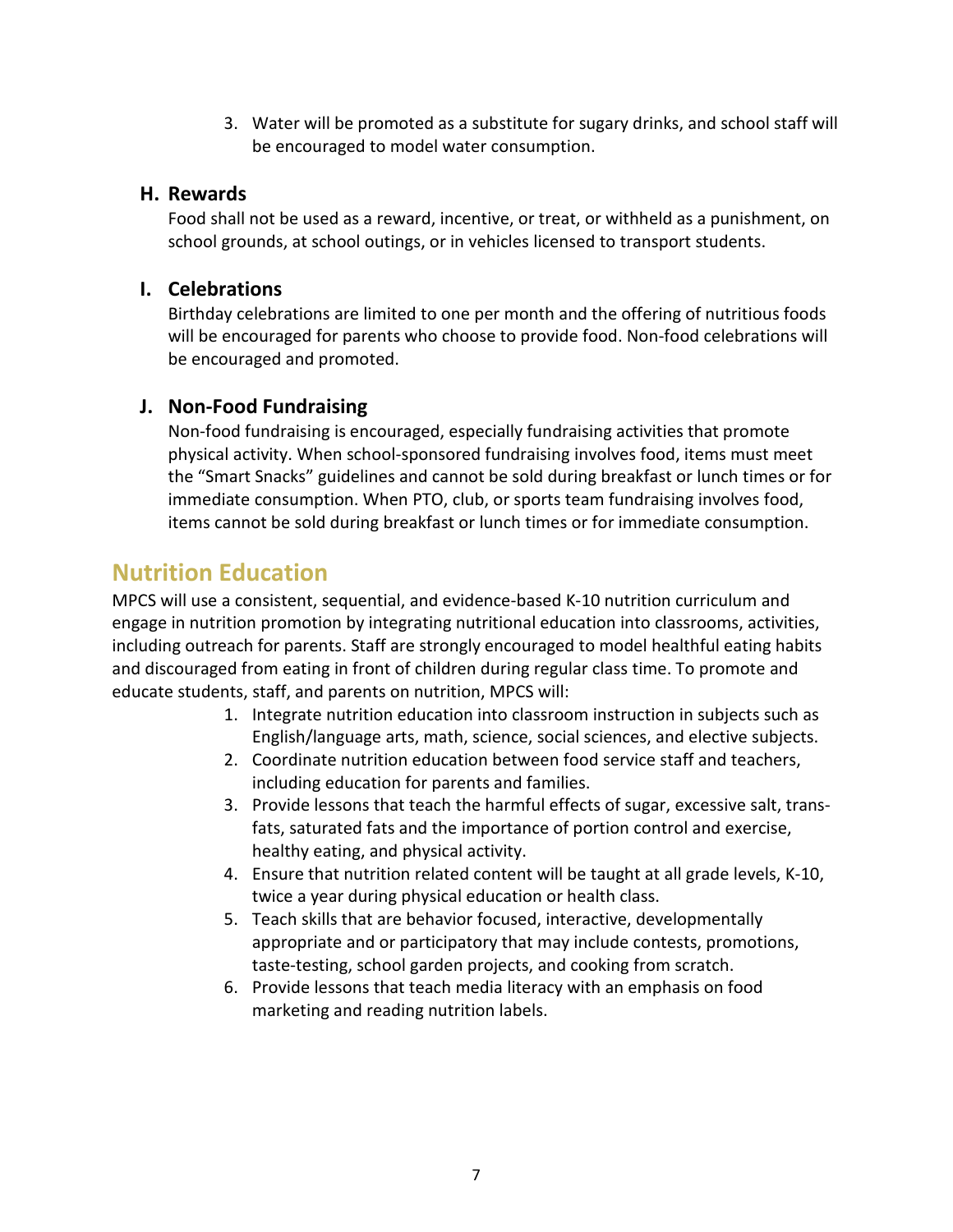# **Physical Education**

MPCS shall provide a Physical Education Program for all students in kindergarten through 10<sup>th</sup> grade that includes students with disabilities and students with special health care needs. These programs will provide instruction that promotes lifelong physical activity and provides skills and knowledge necessary for lifelong participation based on standards set by the VDOE and SHAPE America Standards. Program components will include:

- 1. Sequential programming of physical education instruction incorporating individual and group activities which are taught in a positive environment by certified teachers endorsed in health and physical education.
- 2. Safe and adequate equipment, facilities, and resources necessary to meet VDOE and SHAPE America Standards.
- 3. Use a written curriculum for physical education that is based on national or state developed standards, such as the Five 4 Life curriculum.
- 4. Providing physical activity components for afterschool programs such as CATCH (Coordinated Approach to Child Health), Action-Based Learning Lab, and sports clubs and teams.
- 5. Sharing the use of physical activity facilities through partnerships with Manassas Parks and Recreation Department with outdoor playgrounds and fields available for community use after school hours and on weekends.
- 6. Opportunities for family and community engagement in physical activities such as fun runs, walk-a-thons, and field days.

## **Physical Education Instructional Requirements**

- 1. Minimum of 200 minutes per week of physical activity for all students in grades K-10 with elective offerings at the high school, in addition to required physical education courses.
- 2. Physical activity may not be used as a punishment; the reduction or elimination of recess is not permitted.
- 3. Physical Education requirements include:
	- a. A minimum of 60 minutes with a goal of 90 minutes or more per week for students in grades K-4.
	- b. A minimum of 125 minutes on average per week for students in grades 5-6.
	- c. A minimum of 200 minutes per week for students in grades 7-8.
	- d. A minimum of 180 minutes weekly for one semester, yearly for students in grades 9-10. Standard graduation requirements include 2 credits for health/physical education.
	- e. Students will not be permitted to receive a waiver or exemption for physical education class. The only substitution is virtual PE for students in grades 9-10.
	- f. Student-teacher ratio for physical education classes of no more than 200 students per teacher.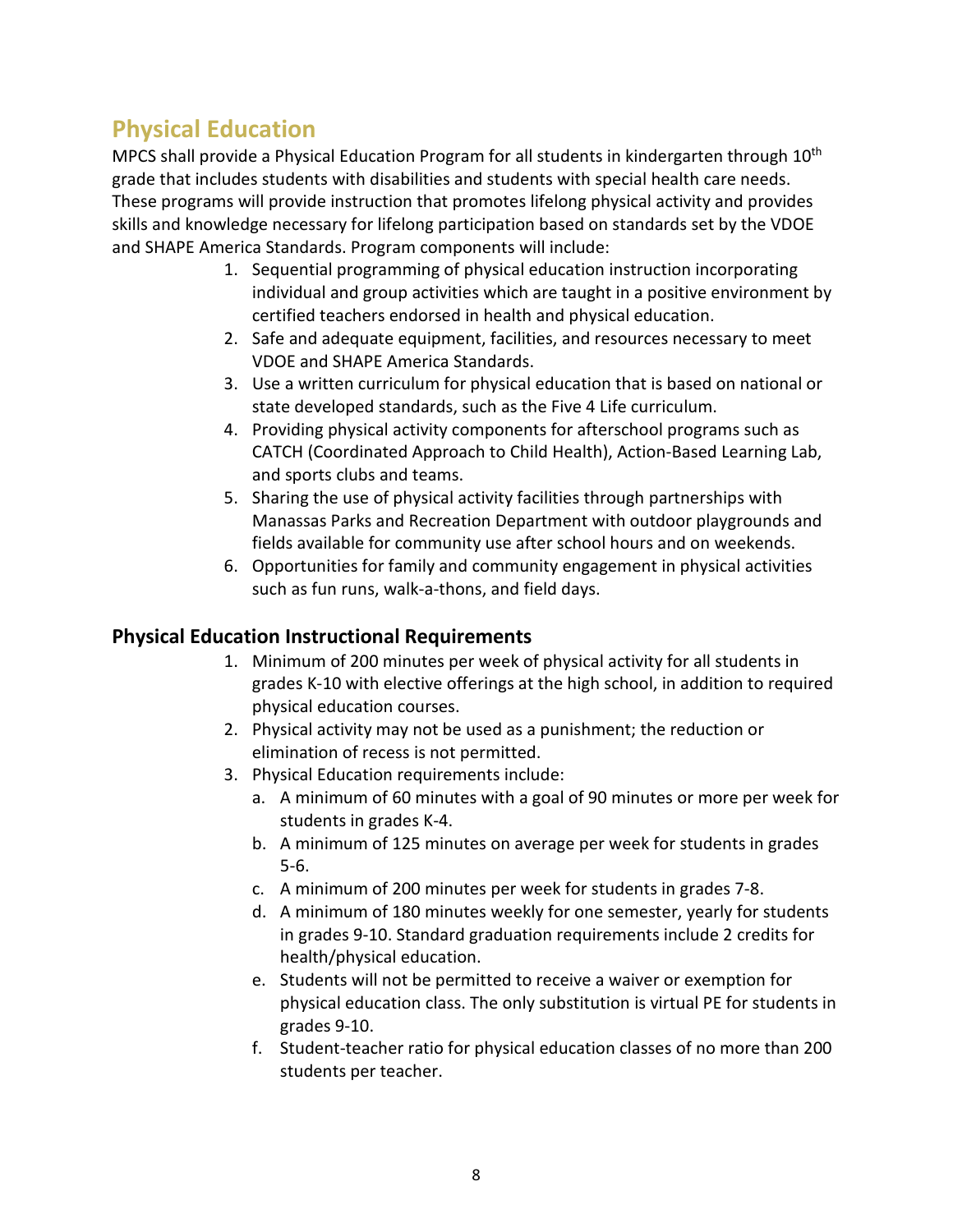g. Participation in bi-yearly fitness assessments for students in grades 3-8 and yearly for students grades 9-10 with the collection of BMI data for students grades 3-8 yearly. Parents will have the option to opt out their child from the BMI assessment. Students in grades K-2 will practice fitness assessment components.

#### **Health Education Requirements**

- 1. Maintain the division standard for graduation from high school of 2 credits for health/physical education.
- 2. Provide health education for students in grades 7-10 and incorporate health education in the physical education class for students in grades K-6.
- 3. Provide comprehensive health education based on the Health Standards of Learning for Virginia Public Schools.
- 4. Provide appropriate professional development and current resources for teachers implementing the health curriculum.
- 5. Provide accommodations for students with differing religious values through written application from parents informing the appropriate school officials of the inconsistent nature of the school's curriculum and the tenets of the affiliated religious organization.

#### **Recess**

1. Minimum of 30 minutes daily recess for students in grades K-4 and a minimum of 25 minutes daily recess for student in grades 5-6. Recess will be scheduled before lunch when possible. If recess must be held indoors due to inclement weather, teachers are encouraged to promote physical activity during indoor recess.

## **Staff Wellness**

The school division highly values the health and well-being of school staff and will make every effort to offer, plan, and implement activities and policies that support personal efforts by staff to maintain a healthy lifestyle. The division shall support the improvement of staff wellness by:

- 1. Maintaining a partnership with the Manassas Park Recreation Center and Signal Hill Waterpark to offer no cost membership or reduced admission for employees.
- 2. Through the human resources department, offer employee assistance programs through the benefits department.
- 3. Establish and implement a wellness committee, School Health and Wellness (SHAW), involving parents, students, representatives of the school food authority, the School Board, school administrators, and the public. The SHAW will, at least every 3 years:
	- a. Conduct a division wide review of the wellness policy to determine compliance, how it compares to model wellness policies, and progress made in the goals outlined by the wellness policy.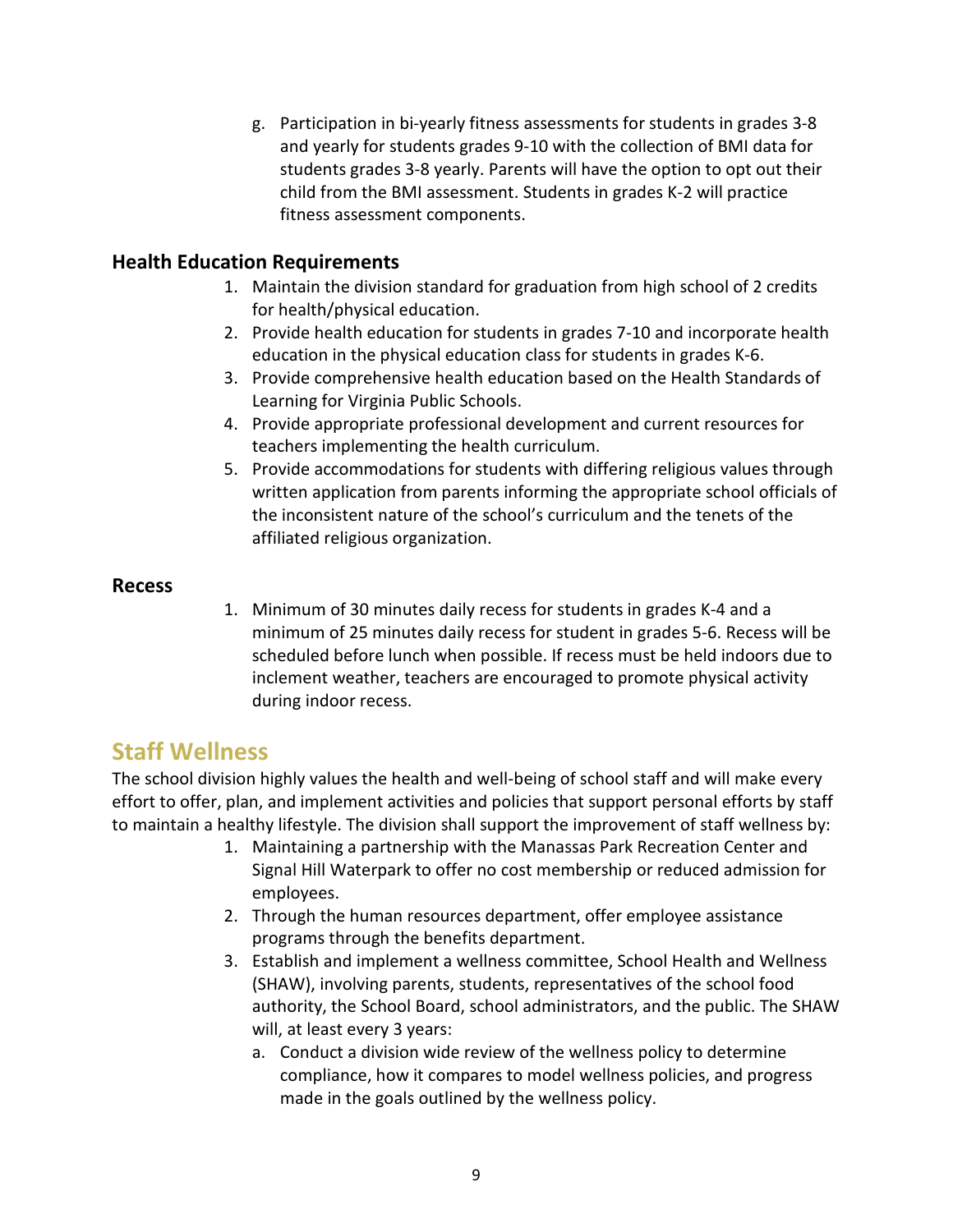- b. The wellness policy and the triennial assessment will be made available to the public, Superintendent, and the School Board.
- c. Prepare and submit a report to the School Board and School Health Advisory Board regarding the progress toward implementation of the school wellness policy and recommendations for any revisions to the policy as necessary.
- d. Maintain current funding to support wellness programs and continue to search and explore additional funding opportunities from local, state, and federal resources.
- 4. Offer staff health and wellness classes, workshops, educational materials, and an online forum for sharing information, successes, and challenges.
- 5. Continue to support access to flu shots and other inoculations.
- 6. Continue to support access to medical coverage to include nutrition counseling and smoking cessation.
- 7. Ensure the school environment promotes a healthy lifestyle with a clear message that healthy eating and physical exercise are a valuable part of daily life.

## **Health Services**

MPCS will:

- 1. Employ one Registered Nurse or Licensed Practical Nurse at each school and two at the high school under the supervision of a Nurse Coordinator, with RN credentials.
- 2. Retain on consultative status a medical advisor as required by the Virginia Department of Education.
- 3. Provide at least 10 hours of professional development to health care professionals that relates directly to Health Education Regulations and their responsibility which may include attending the annual VA School Nurses' Association Conference.
- 4. Provide strict adherence to immunizations mandated by VA Department of Health for school enrollment and attendance unless the student meets exception criteria outlined by VDOE and McKinney-Vento.
- 5. Perform preventative health care services for students including mass screening for hearing, fine and gross motor, speech, and vision. Provide referrals to primary health care providers for students needing immediate attention.
- 6. Provide staff with training on universal precautions for handling blood and bodily fluids.
- 7. Provide flu prevention information for students, staff, and parents on an annual basis.
- 8. Maintain collaboration with community resources and services that may include the Department of Health (DOH), Community Services, Court Services, and Department of Social Services.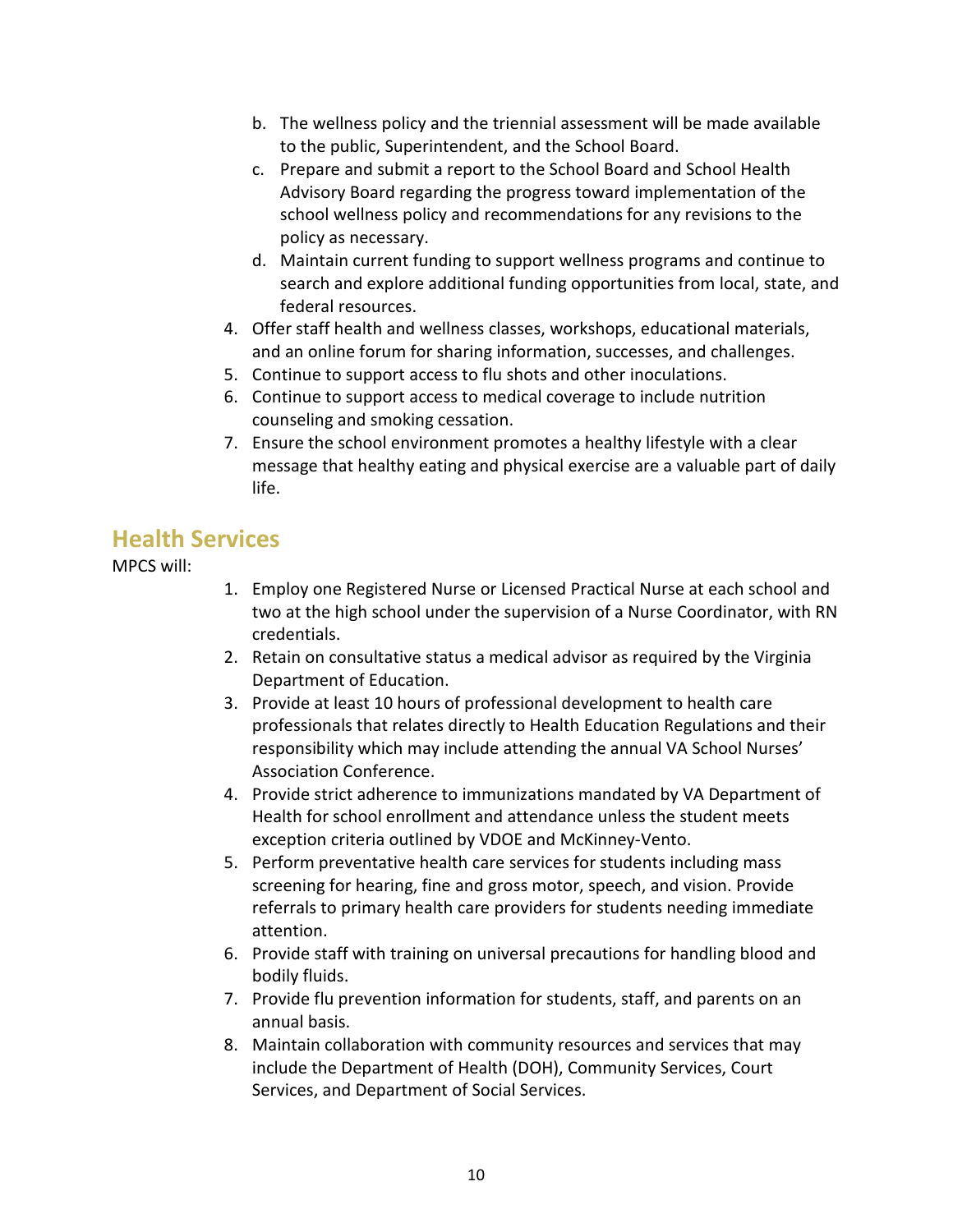9. Report any suspected child abuse/neglect.

# **Mental Health Services**

Student Health and Wellness is a variety of supports provided to students to assist them in being successful in their academic environment. Additional supports are provided in the form of staff training, resources for parents, consultation with specific cases, education in the areas of suicide and bullying prevention, and engagement in programs that aim to assist students in making good choices. Majority of the supports provided under Student Health and Wellness are overseen by the division's Student Assistance Program Specialist. MPCS will:

- 1. Provide access to a comprehensive counseling program for students and staff to address a range of mental health and psychological issues.
- 2. Provide access to quality and ongoing mindfulness, counseling and crisis intervention for all student and staff to promote positive social and emotional development.
- 3. Provide access to prevention and early intervention services and referrals for treatment programs for mental health.
- 4. Provide support groups for students from diverse social and economic backgrounds as needed.
- 5. Employ appropriately credentialed and qualified therapists/counselors based on individual school needs.

# **Healthy School Environment**

Providing a safe and healthy school environment for students and staff is the highest priority. MPCS will:

- 1. Provide school resource officers responsible for security issues at school.
- 2. Provide curriculum as a part of a school wide sustainable effort to increase staff and student awareness about violence prevention and bystander behavior.
- 3. Conduct school safety audits as mandated by the VDOE with results reviewed by school and division level security teams.
- 4. Employ a maintenance staff to ensure the school buildings and surrounding areas are in good condition with respect to structure, temperature, noise, and lighting.
- 5. Prioritize student and staff physical, emotional, and social wellness when planning any renovation or new construction with a focus on design elements that directly impact nutrition and physical activity.

# **Community Involvement**

#### Schools and Facilities

1. Nutrition Services will provide families with opportunities for input and, to the extent possible, provide monitoring of their children's food purchases at the K-8 level.